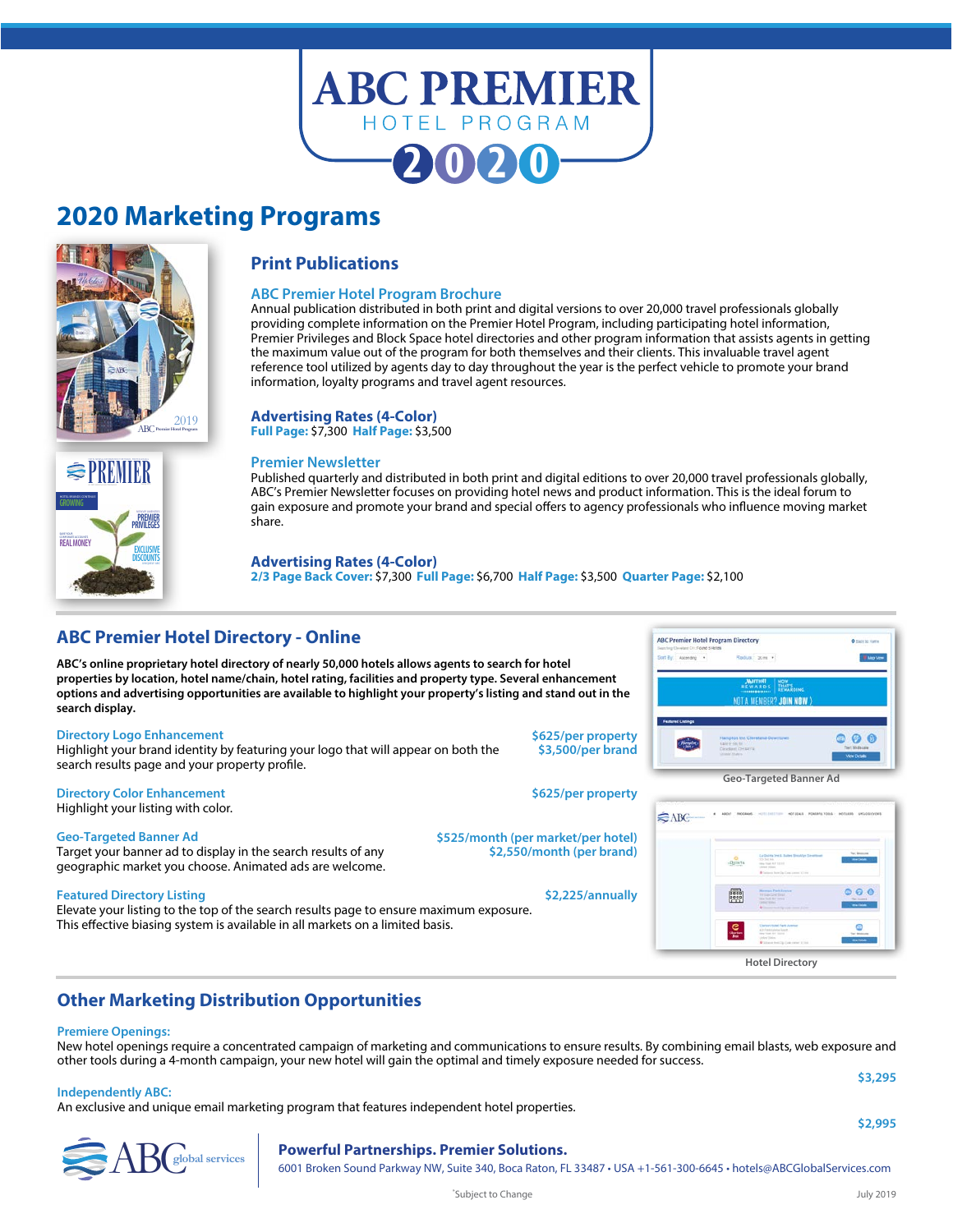

### **2020 Marketing Programs**

**ABC's hotel marketing team works with our partners to develop integrated marketing programs leveraging powerful tools to help drive incremental room night production and brand awareness through increased exposure and targeted communications.** 

### **Online & Digital Marketing**

### **eMail Marketing**

### **Premier Room Service – Weekly Email Blast (PRS):**

A cost-effective opportunity to reach over 20,000 travel professionals and corporate travel managers **\$1,595 Spotlight** to advertise your special offers, products, updates or promotions.

**\$1,125 per blast**

### **Exclusive Custom Email Blast:**

A custom email featuring your message exclusively to ABC's database of over 20,000 global subscribers. The perfect opportunity to highlight your special message/offer and ideal for high priority or time-sensitive communications to agency partners worldwide.

**\$3,800 per blast**

### **ABCGlobalServices.com**

**Hot Deals \$495/monthly** *(on ABC Rate Code)* **| \$1,095/monthly** *(not on ABC Rate Code)* Post your special offers and promotions on a dedicated section on ABCGlobalServices.com

### **Agent Hot Deals Complimentary/monthly**

ABCGlobalServices.com to feature offers exclusively for travel professionals such as hotel FAM rates, booking incentives and promotions. Subject to availability.

#### **Featured Hot Deals: \$2,600/monthly**

Grab the attention of visitors to ABCGlobalServices.com with a home page featured placement that clicks through to a dedicated, landing page containing your custom sales message.

#### **Run-of-Site Banner Ad \$3,375/monthly**

This high-profile placement appears throughout ABC's Web site. Animated ads are welcome.

#### **Supplier Portal: \$10,000/annually**

The Portal is hosted in a dedicated section of the ABC Web site and allows suppliers to post documents that include downloadable PDF's, educational/training documents, frequent stay registrations and other information valuable to travel professionals in promoting and selling your properties.

### **Interactive and Sales Engagement Platforms**

**Supplier Webcast: \$6,000 per webcast** Present directly to ABC booking agents with a professionally moderated webcast. Simply provide a PowerPoint or PDF presentation and ABC will do the rest; promoting your webinar to travel professionals through dedicated email and other ABC communication vehicles, managing registrations and hosting the webcast.

### **UpClose with ABC Global Services:**

UpClose is ABC's premier events that are held in key business markets, bringing together our top agency partners and preferred suppliers for an evening of networking, education and fun.

### **Agent Product Quiz: \$3,295**

Educate the ABC agent community on your product with a fun and interactive quiz that is promoted over a 30-day period with weekly emails, social media and Hot Deals exposure on ABC and ezBookPro websites.

# ABC**global services Powerful Partnerships. Premier Solutions.**

6001 Broken Sound Parkway NW, Suite 340, Boca Raton, FL 33487 • USA +1-561-300-6645 • hotels@ABCGlobalServices.com



**Classic: \$3,500 Premier: \$7,500**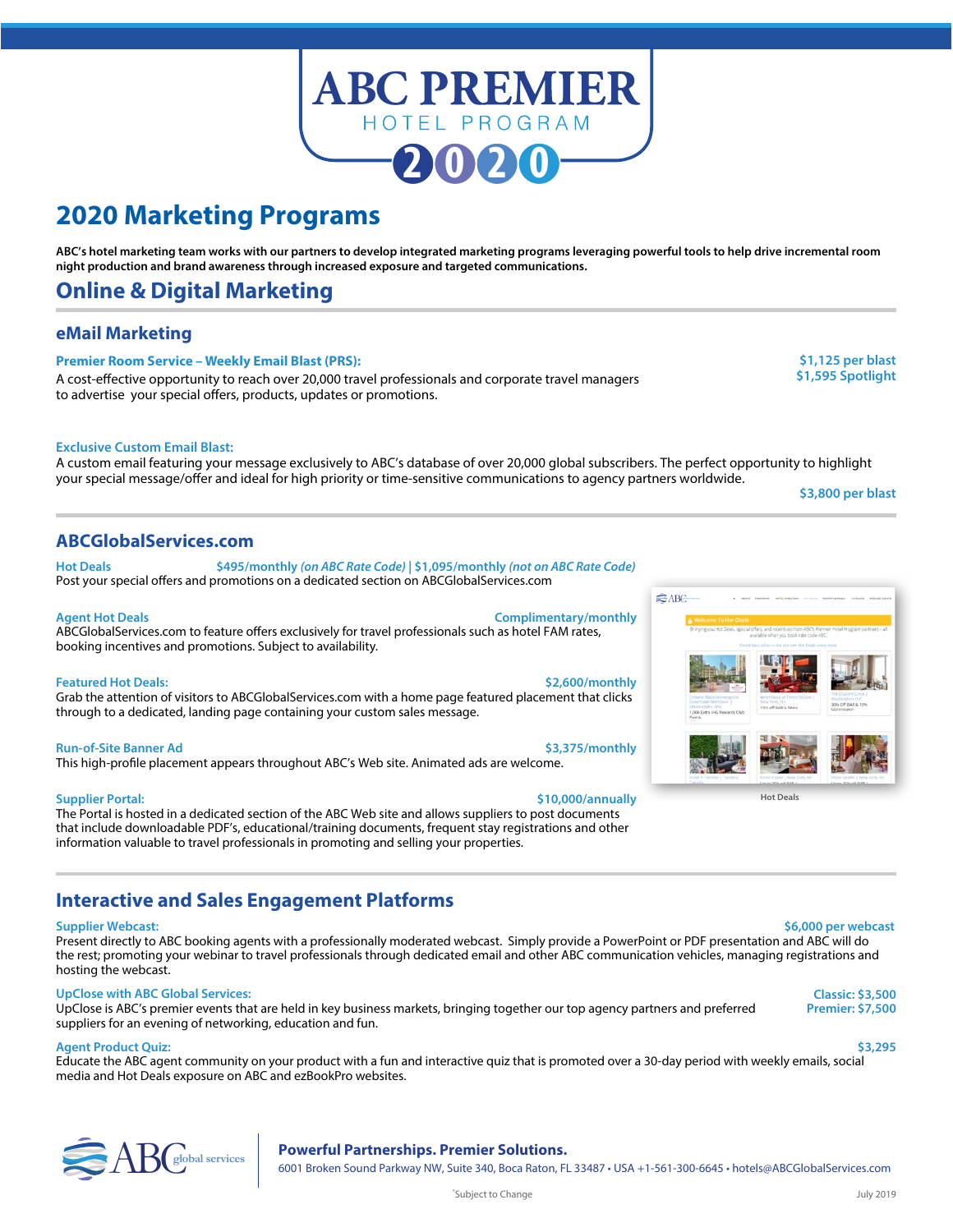

## **2020 Marketing Programs**

# **ezbookpro** Advertising & Marketing Options

**ezBookPro.com is the industry's most powerful hotel booking site exclusively for travel agents. ezBookPro combines the same ease-of-booking as popular consumer tools while providing robust features agents need to do their job and be competitive. ezBookPro offers powerful advertising options to promote your hotel and special offers directly to this most influential audience, when it matters most - right at the point of sale. Over 20,000 registered travel agent users.**

#### **Point of Sale – Geo-Biasing Display**

**Homepage Banners**

**Ad specifications: Banner Ads** – submit in .jpg format.

special offers with link to custom landing page.

**Landing Page** (optional) – submit in .pdf format.

**Upper** Size: 519 x 500 **\$3,250/month Lower** Size: 430 x 336 **\$2,750/month**

Your property displayed in one of the top three positions of the hotel search results by destination for maximum visibility and exposure.

- **1st Position \$995/month (per property/per market)**
- **2nd 3rd Position \$795/month (per property/per market)**

Highly visible placements on ezBookPro homepage to promote your property and



**Geo-Biasing Display**



**Homepage Banner**



6001 Broken Sound Parkway NW, Suite 340, Boca Raton, FL 33487 • USA +1-561-300-6645 • hotels@ABCGlobalServices.com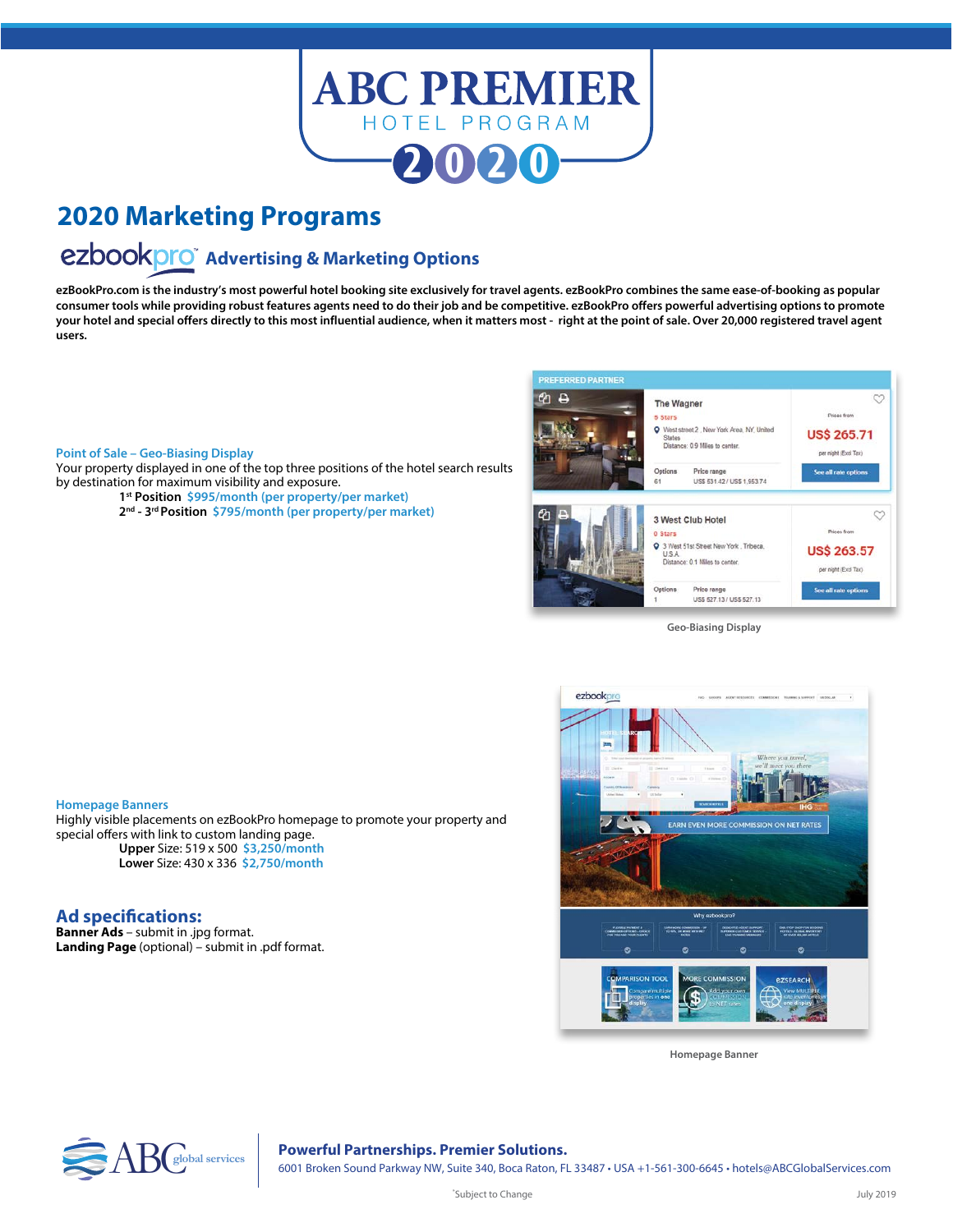

### **2020 Marketing Programs Space Agreement** (Page 1 of 2)

**Please select from the marketing programs below and complete this form to reserve your space. Please indicate the date(s) for your placements.**

### **Online & Digital Marketing**

### **Print Publications (includes Digital Editions)**

| <b>eMail Marketing</b>                                                  | <b>Feature Dates</b> |  |
|-------------------------------------------------------------------------|----------------------|--|
| <b>D</b> Premier Room Service email blast $\frac{1}{2}$ , 125 per blast |                      |  |
|                                                                         | $$1,595$ spotlight   |  |
| $\Box$ Exclusive Custom email blast                                     | $$3,800$ per blast   |  |
|                                                                         |                      |  |

### Website - ABCGlobalServices.com Feature Dates

| $\Box$ Hot Deals Listing (ABC Rate) | \$495/month   |  |
|-------------------------------------|---------------|--|
| (Not ABC Rate)                      | \$1,095/month |  |
| $\Box$ Agent Hot Deals Listing      | No Charge     |  |
| $\Box$ Featured Hot Deal            | \$2,600/month |  |
| $\Box$ ROS Banner Ad                | \$3,375/month |  |
| $\Box$ Supplier Portal              | \$10,000/year |  |

### **ABC Premier Hotel Program brochure**

| $\Box$ Full Page:    | \$7,300 |
|----------------------|---------|
| $\square$ Half Page: | \$3,500 |

| <b>Premier Newsletter</b>   |         | <b>Quarterly</b> |
|-----------------------------|---------|------------------|
| $\Box$ 2/3 Page Back Cover: | \$7,300 |                  |
| $\Box$ Full Page:           | \$6,700 |                  |
| $\Box$ Half Page:           | \$3,500 |                  |
| $\Box$ Quarter Page:        | \$2,100 |                  |

### **Additional Marketing Opportunities**

| $\Box$ Premiere Openings | \$3,295                |
|--------------------------|------------------------|
| $\Box$ Independently ABC | \$2,995                |
| $\Box$ Supplier Quiz     | \$3,295                |
| $\Box$ Supplier Webcast  | \$6,000                |
| $\Box$ UpClose           | □ Classic \$3,500      |
|                          | $\Box$ Premier \$7,500 |

### **ABC Premier Hotel Directory**

□ Geo-Targeted Banner Ad

**□** Directory Logo Enhancement □ \$625/property □ \$3500/brand □ Directory Color Enhancement □ \$625/property

- 
- -
- **□ Featured Directory Listing** □ \$2,225/yearly<br>□ **Geo-Targeted Banner Ad** □ \$525/month per property
	- □ \$2,550/month per market per brand

### **ezBookPro.com Marketing**

### **Geo-Biasing Display**

☐ 1st Position \$995/month ☐ 2-3 Position \$795/month

```
# of Markets ___________ # of Markets ___________
```
*(Please attach list of property names/markets)*

### **Homepage Banner**

☐ Upper \$3,250/month ☐ Lower \$2,750/month



ABCobal services
8001 Broken Sound Partnerships. Premier Solutions.<br>
6001 Broken Sound Parkway NW, Suite 340, Boca Raton, FL 33487 • USA +1-561-300-6645 • hotels@ABCGlobalServices.com